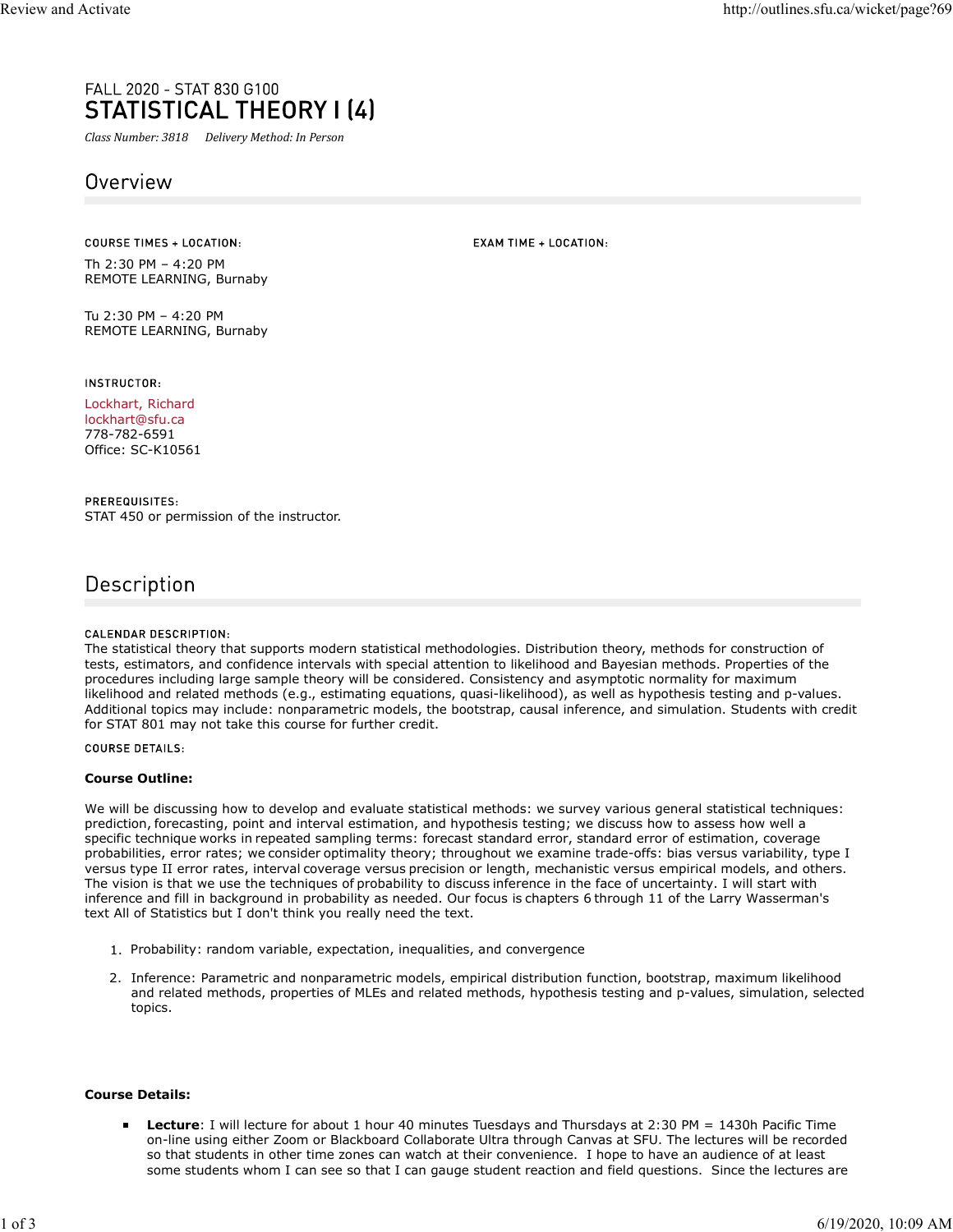being recorded, we will have to take care if you do not want to be included in the recording.

- Tutorial: the course has no tutorial but I will hold virtual zoom office hours which will feel like tutorials. These will not be one on one; instead students will be able to join a group conversation. Scheduling will not be clear until the course starts.
- $\blacksquare$ Quizzes: These are currently scheduled to be synchronous one hour long conducted through Zoom on 24 Sept, 22 Oct and 12Nov. This detail will be discussed when the course starts.
- Project: Instead of a final exam students will either write a short paper explaining a theoretical concept not  $\blacksquare$ covered in the lectures or submit a video of themselves making a short presentation on such a topic.
- Expectations: I want to interact with students. Students in distant time zones will need to work out arrangements with me to discuss the course material through zoom if they are not able to participate synchronously in lectures. You should use my web pages. That is where there is lots and lots of course material. Some of it may show up in Canvas but most will not.

# Grading

# 50 Assignments Quizzes 30 Presentation or project: recorded or delivered on-line or submitted electronically—see course details.

### NOTES:

### Above grading is subject to change.

### **REQUIREMENTS:**

Students will need high-speed internet access, a working camera and microphone. They will need to download and install R and I will encourage the use of RStudio. You should also install a working TeX version or be prepared to use something like Overleaf. These are all available on most computing platforms and are free in general for students.

# Materials

REQUIRED READING:

### Textbook:

All Of Statistics: A Concise Course in Statistical Inference by Larry Wasserman. Publisher: Springer.

eBook: ISBN 978-0-387-21736-9 Softcover: ISBN 978-1-4419-2322-6 Harcover: ISBN 978-0-387-40272-7

### RECOMMENDED READING:

I won't be requiring this text but the notes follow it and refer to it from time to time. Because we will be on-line this year I intend to do my best to provide notes of my own which do not rely on Larry's book. Here is a list of texts which are available in the library and which cover many of the ideas I want to touch on.

Polansky, Alan M. Introduction to Statistical Limit Theory. (2011). Abramovich, Felix and Ritov, Ya'acov. Statistical Theory: A Concise Introduction. (2013). Silvey, S. D. Statistical Inference. (1975). DasGupta, Anirban. Asymptotic Theory of Statistics and Probability. (2008).

### **GRADUATE STUDIES NOTES:**

Important dates and deadlines for graduate students are found here: http://www.sfu.ca/dean-gradstudies/current/important\_dates/guidelines.html. The deadline to drop a course with a 100% refund is the end of week 2. The deadline to drop with no notation on your transcript is the end of week 3.